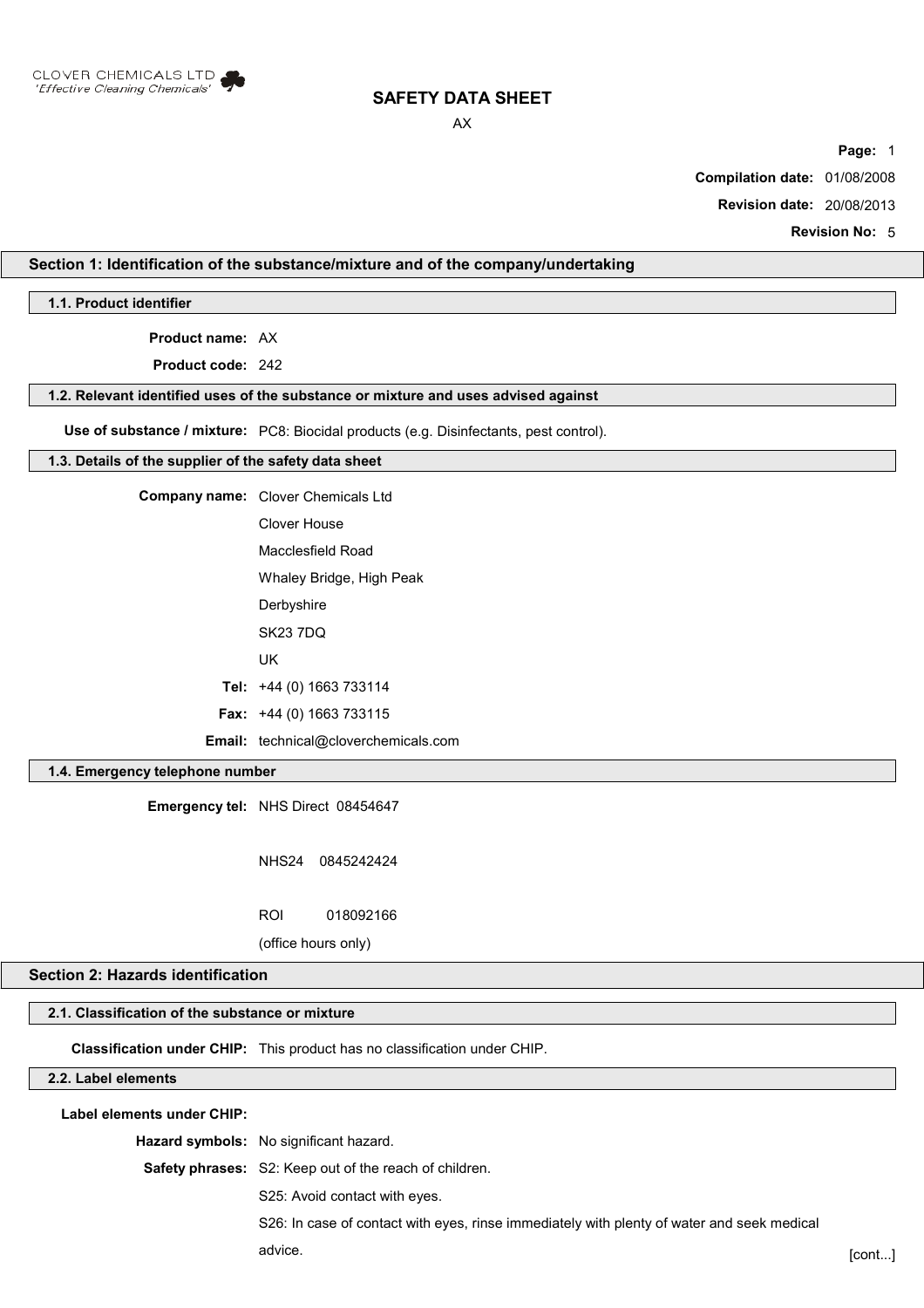AX

**Page:** 2

**Precautionary phrases:** Use biocides safely. Always read the label and product information before use.

**2.3. Other hazards**

**PBT:** This product is not identified as a PBT substance.

# **Section 3: Composition/information on ingredients**

# **3.2. Mixtures**

#### **Hazardous ingredients:**

## **ETHANOL**

| <b>EINECS</b> | <b>CAS</b> | <b>CHIP Classification</b>                                        | <b>CLP Classification</b>               | Percent   |
|---------------|------------|-------------------------------------------------------------------|-----------------------------------------|-----------|
| 200-578-6     | 64-17-5    | F: R11<br>Substance with a Community<br>workplace exposure limit. | Flam. Lig. 2: H225                      | $1 - 10%$ |
| PROPAN-2-OL   |            |                                                                   |                                         |           |
| 200-661-7     | 67-63-0    | $F: R11; Xi: R36; -: R67$                                         | Flam. Liq. 2: H225; Eye Irrit. 2: H319; | $1 - 10%$ |

| 200-661-7                                                            | 67-63-0    | F: R11; Xi: R36; -: R67    | Flam. Liq. 2: H225; Eye Irrit. 2: H319;<br>STOT SE 3: H336                               | $1 - 10%$ |  |
|----------------------------------------------------------------------|------------|----------------------------|------------------------------------------------------------------------------------------|-----------|--|
| QUATERNARY AMMONIUM COMPOUNDS, BENZYL-C8-18-ALKYLDIMETHYL, CHLORIDES |            |                            |                                                                                          |           |  |
| 264-151-6                                                            | 63449-41-2 | Xn: R21/22; C: R34; N: R50 | Acute Tox. 4: H312; Acute Tox. 4: H302;<br>Skin Corr. 1B: H314; Aquatic Acute 1:<br>H400 | $< 1\%$   |  |

# **Section 4: First aid measures**

## **4.1. Description of first aid measures**

**Skin contact:** Wash immediately with plenty of soap and water.

**Eye contact:** Bathe the eye with running water for 15 minutes.

**Ingestion:** Wash out mouth with water. If conscious, give half a litre of water to drink immediately.

Transfer to hospital as soon as possible.

**Inhalation:** Consult a doctor.

## **4.2. Most important symptoms and effects, both acute and delayed**

**Skin contact:** There may be mild irritation at the site of contact.

**Eye contact:** There may be irritation and redness.

**Ingestion:** There may be irritation of the throat.

**Inhalation:** No symptoms.

#### **4.3. Indication of any immediate medical attention and special treatment needed**

**Immediate / special treatment:** Not applicable.

#### **Section 5: Fire-fighting measures**

# **5.1. Extinguishing media**

**Extinguishing media:** Suitable extinguishing media for the surrounding fire should be used.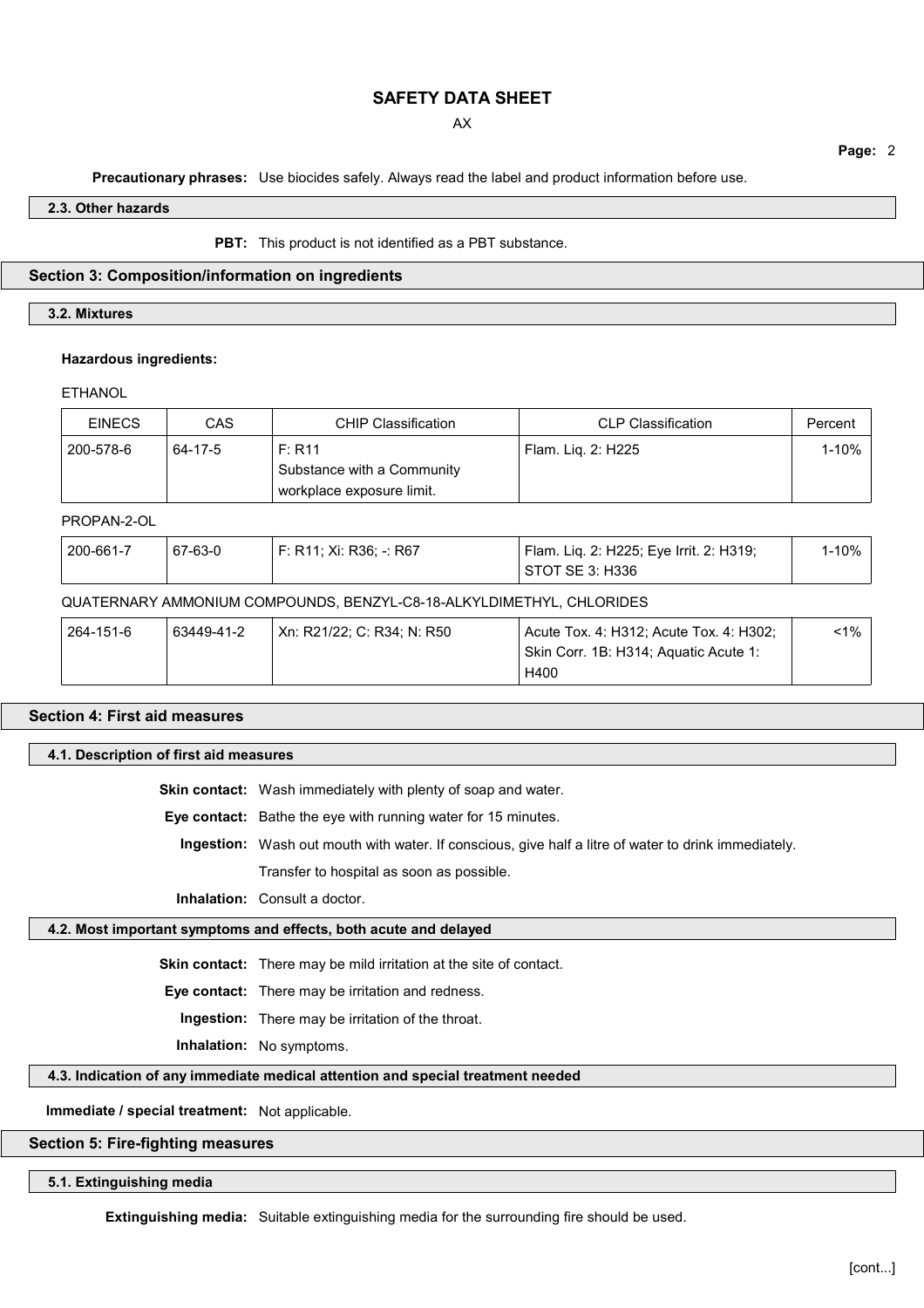AX

# **Page:** 3

#### **5.2. Special hazards arising from the substance or mixture**

**Exposure hazards:** In combustion emits toxic fumes of carbon dioxide / carbon monoxide.

# **5.3. Advice for fire-fighters**

**Advice for fire-fighters:** Wear self-contained breathing apparatus. Wear protective clothing to prevent contact with

skin and eyes.

## **Section 6: Accidental release measures**

#### **6.1. Personal precautions, protective equipment and emergency procedures**

**Personal precautions:** Refer to section 8 of SDS for personal protection details. Turn leaking containers leak-side up

to prevent the escape of liquid.

# **6.2. Environmental precautions**

**Environmental precautions:** Do not discharge into drains or rivers. Contain the spillage using bunding.

# **6.3. Methods and material for containment and cleaning up**

**Clean-up procedures:** Absorb into dry earth or sand. Transfer to a closable, labelled salvage container for disposal

by an appropriate method.

# **6.4. Reference to other sections**

**Reference to other sections:** Refer to section 8 of SDS.

# **Section 7: Handling and storage**

**7.1. Precautions for safe handling**

## **7.2. Conditions for safe storage, including any incompatibilities**

**Storage conditions:** Store in cool, well ventilated area. Keep container tightly closed.

**Suitable packaging:** Stainless steel. Teflon. Glass. Polyethylene.

**7.3. Specific end use(s)**

**Specific end use(s):** No data available.

# **Section 8: Exposure controls/personal protection**

**8.1. Control parameters**

**Hazardous ingredients:**

#### **ETHANOL**

#### **Workplace exposure limits:**  $\qquad \qquad$  **Respirable dust**

| State | 8 hour TWA | 15 min. STEL | 8 hour TWA | 15 min. STEL |  |
|-------|------------|--------------|------------|--------------|--|
| UK    | 1920 mg/m3 | -            |            |              |  |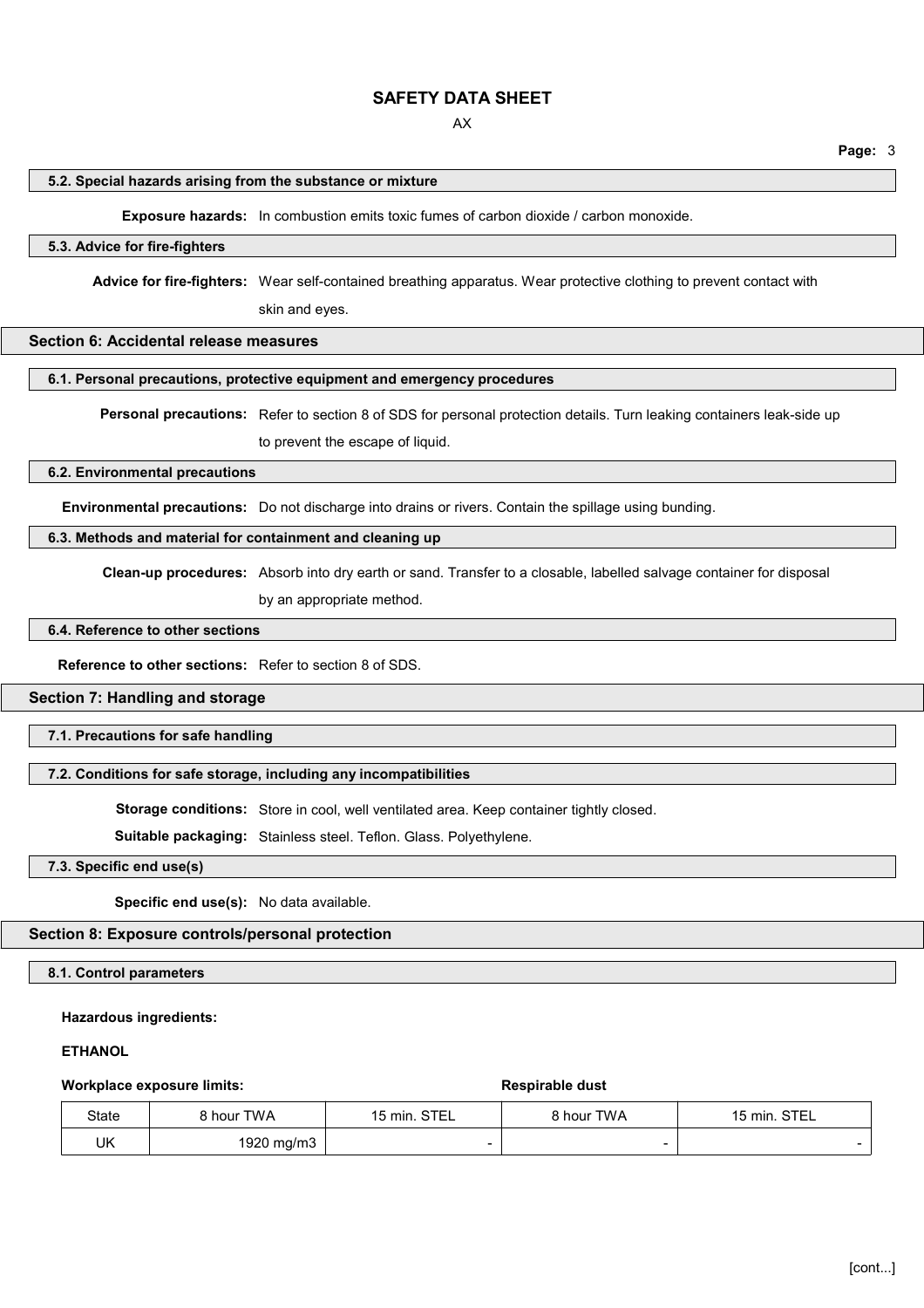AX

**Page:** 4

| PROPAN-2-OL            |                                                            |               |                                                              |                           |             |
|------------------------|------------------------------------------------------------|---------------|--------------------------------------------------------------|---------------------------|-------------|
| UK                     |                                                            | 999 mg/m3     | 1250 mg/m3                                                   | -                         |             |
| 8.1. DNEL/PNEC Values  |                                                            |               |                                                              |                           |             |
|                        | DNEL / PNEC No data available.                             |               |                                                              |                           |             |
| 8.2. Exposure controls |                                                            |               |                                                              |                           |             |
|                        |                                                            |               | Respiratory protection: Respiratory protection not required. |                           |             |
|                        |                                                            |               | Hand protection: Protective gloves. Rubber gloves.           |                           |             |
|                        |                                                            |               | Eye protection: Ensure eye bath is to hand.                  |                           |             |
|                        | Skin protection: Not applicable.                           |               |                                                              |                           |             |
|                        | Section 9: Physical and chemical properties                |               |                                                              |                           |             |
|                        |                                                            |               |                                                              |                           |             |
|                        | 9.1. Information on basic physical and chemical properties |               |                                                              |                           |             |
|                        |                                                            | State: Liquid |                                                              |                           |             |
|                        | <b>Colour: Colourless</b>                                  |               |                                                              |                           |             |
|                        | Odour: Characteristic odour                                |               |                                                              |                           |             |
|                        | Evaporation rate: Moderate                                 |               |                                                              |                           |             |
|                        |                                                            |               | <b>Oxidising:</b> Non-oxidising (by EC criteria)             |                           |             |
|                        | Solubility in water: Soluble                               |               |                                                              |                           |             |
|                        | Also soluble in: Ethanol.                                  |               |                                                              |                           |             |
|                        | Viscosity: Non-viscous                                     |               |                                                              |                           |             |
|                        | Boiling point/range°C: 98                                  |               |                                                              | Melting point/range°C: -4 |             |
|                        | Relative density: .983                                     |               |                                                              |                           | $pH: 6 - 8$ |
|                        | VOC g/l: 100                                               |               |                                                              |                           |             |
| 9.2. Other information |                                                            |               |                                                              |                           |             |
|                        | Ather information:    No data available                    |               |                                                              |                           |             |

**Other information:** No data available.

# **Section 10: Stability and reactivity**

**10.1. Reactivity**

**Reactivity:** Stable under recommended transport or storage conditions.

**10.2. Chemical stability**

**Chemical stability:** Stable under normal conditions.

**10.3. Possibility of hazardous reactions**

**Hazardous reactions:** Hazardous reactions will not occur under normal transport or storage conditions.

**10.4. Conditions to avoid**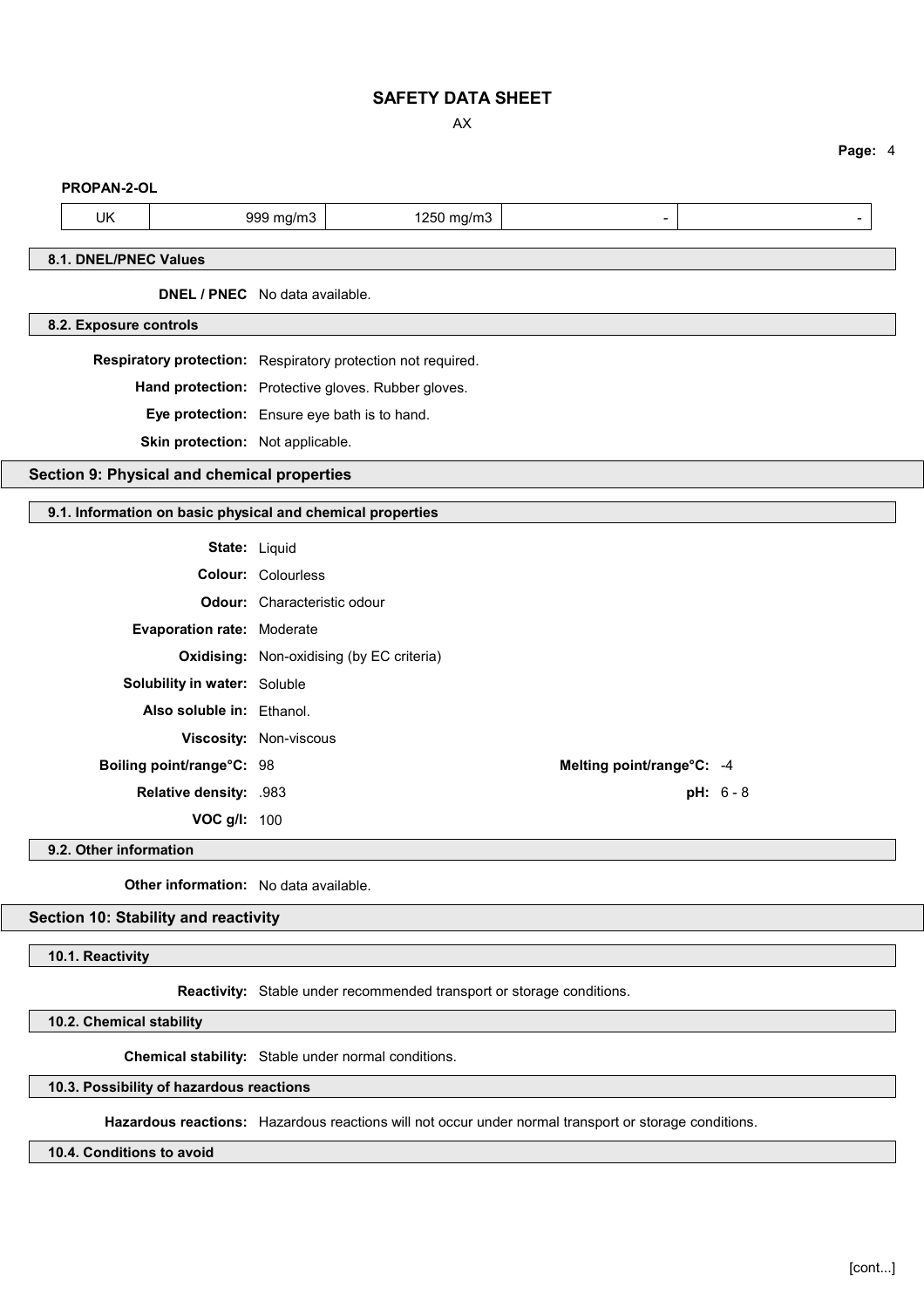**Page:** 5

#### **10.5. Incompatible materials**

**Materials to avoid:** Strong oxidising agents.

# **10.6. Hazardous decomposition products**

**Haz. decomp. products:** In combustion emits toxic fumes of carbon dioxide / carbon monoxide.

# **Section 11: Toxicological information**

## **11.1. Information on toxicological effects**

#### **Hazardous ingredients:**

#### **ETHANOL**

| <b>IVN</b> | <b>RAT</b> | LD50 | 1440 | mg/kg        |
|------------|------------|------|------|--------------|
| ORL        | <b>MUS</b> | LD50 |      | $3450$ mg/kg |
| ORL        | <b>RAT</b> | LD50 | 7060 | mg/kg        |

# **PROPAN-2-OL**

| <b>IVN</b> | <b>RAT</b> | LD50        | 1088 | mg/kg |
|------------|------------|-------------|------|-------|
| ORL        | <b>MUS</b> | LD50        | 3600 | mg/kg |
| ORL        | <b>RAT</b> | LD50        | 5045 | mg/kg |
| SCU        | <b>MUS</b> | <b>LDLO</b> | 6    | gm/kg |

# **QUATERNARY AMMONIUM COMPOUNDS, BENZYL-C8-18-ALKYLDIMETHYL, CHLORIDES**

| <b>IVN</b> | <b>MUS</b> | LD50<br>__   | 16  | $mn$ / $mn$<br>ี แหน |
|------------|------------|--------------|-----|----------------------|
| ORL        | <b>MUS</b> | LD50<br>$ -$ | 150 | mg/kg<br>ີ           |

**Toxicity values:** No data available.

**Symptoms / routes of exposure**

**Skin contact:** There may be mild irritation at the site of contact.

**Eye contact:** There may be irritation and redness.

**Ingestion:** There may be irritation of the throat.

**Inhalation:** No symptoms.

# **Section 12: Ecological information**

**12.1. Toxicity**

**Ecotoxicity values:** No data available.

#### **12.2. Persistence and degradability**

**Persistence and degradability:** Biodegradable.

**12.3. Bioaccumulative potential**

**Bioaccumulative potential:** No bioaccumulation potential.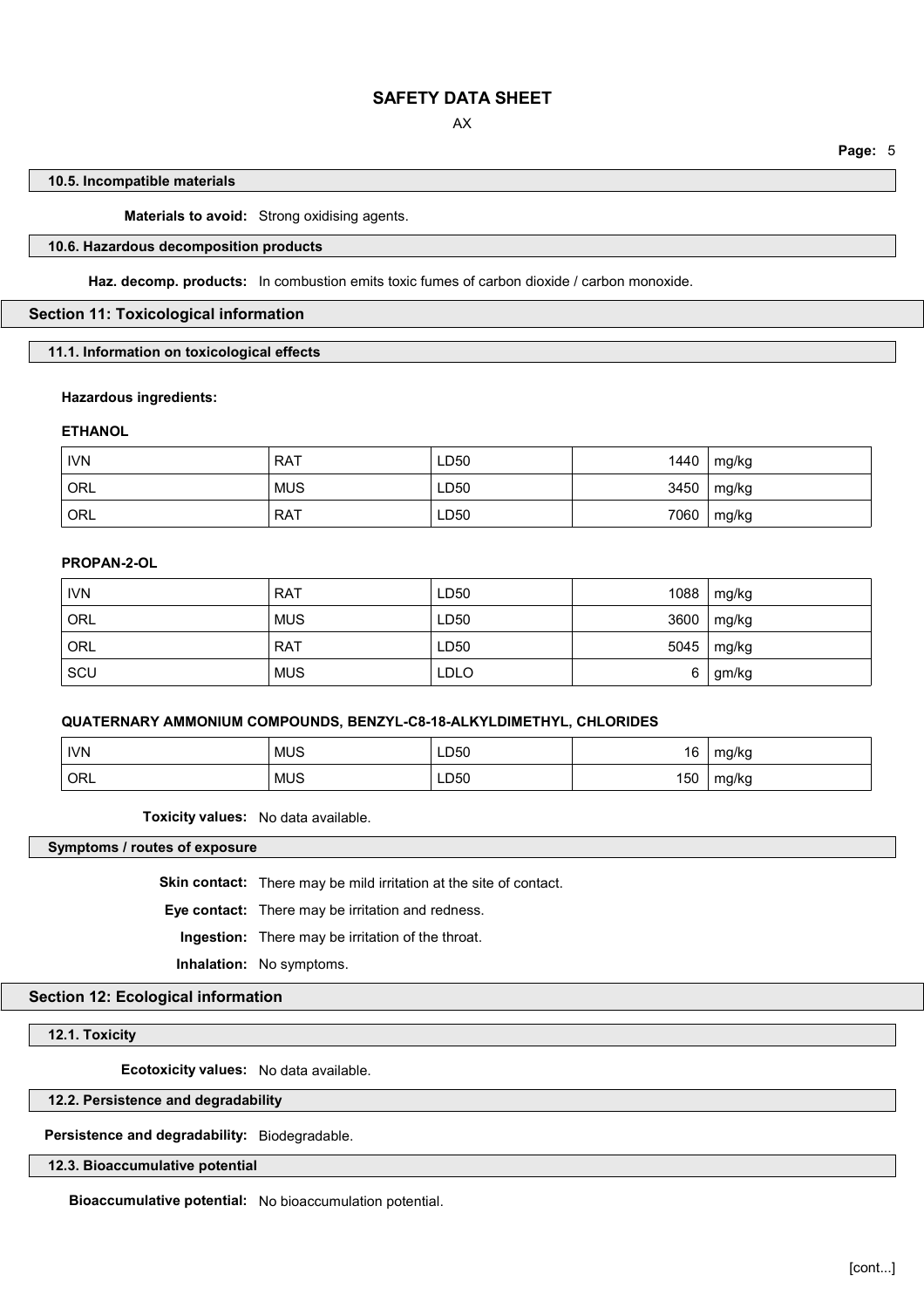AX

**Page:** 6

## **12.4. Mobility in soil**

**Mobility:** Readily absorbed into soil.

# **12.5. Results of PBT and vPvB assessment**

**PBT identification:** This product is not identified as a PBT substance.

# **12.6. Other adverse effects**

**Other adverse effects:** Negligible ecotoxicity.

#### **Section 13: Disposal considerations**

**13.1. Waste treatment methods**

**Disposal of packaging:** Dispose of as normal industrial waste.

**NB:** The user's attention is drawn to the possible existence of regional or national regulations regarding disposal.

# **Section 14: Transport information**

**Transport class:** This product does not require a classification for transport.

# **Section 15: Regulatory information**

**15.1. Safety, health and environmental regulations/legislation specific for the substance or mixture**

#### **15.2. Chemical Safety Assessment**

**Chemical safety assessment:** A chemical safety assessment has not been carried out for the substance or the mixture by

the supplier.

# **Section 16: Other information**

#### **Other information**

| <b>Other information:</b> This safety data sheet is prepared in accordance with Commission Regulation (EC) No |
|---------------------------------------------------------------------------------------------------------------|
| 1272/2008.                                                                                                    |
| This safety data sheet is prepared in accordance with Commission Regulation (EU) No                           |
| 453/2010.                                                                                                     |
| * indicates text in the SDS which has changed since the last revision.                                        |
| <b>Phrases used in s.2 and 3:</b> H225: Highly flammable liquid and vapour.                                   |
| H302: Harmful if swallowed.                                                                                   |
| H312: Harmful in contact with skin.                                                                           |
| H314: Causes severe skin burns and eye damage.                                                                |
| H319: Causes serious eye irritation.                                                                          |
| H336: May cause drowsiness or dizziness.                                                                      |
| H400: Very toxic to aquatic life.                                                                             |
| R11: Highly flammable.                                                                                        |
| R21/22: Harmful in contact with skin and if swallowed.                                                        |
| R34: Causes burns.                                                                                            |